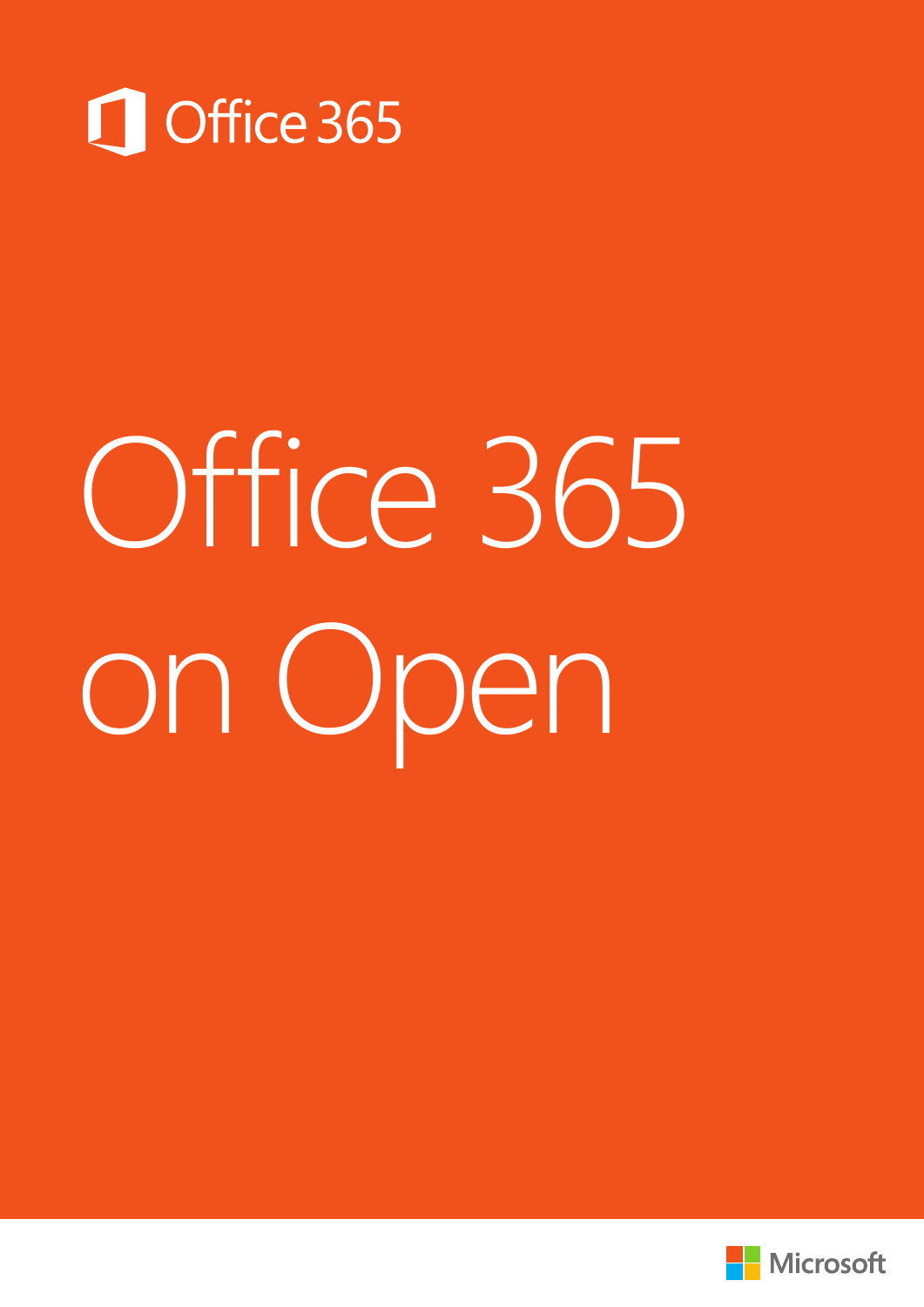## Office 365 on Open

What do you get with Office 365?



### Why Office 365 over box product?

- Yearly paid subscription, predictable costs
- Can be loaded on up to 5 PC's or Mac, 5 devices and 5 phones per user
- Access files from anywhere and any device using web apps
- Unlimited cloud storage per user
- Skype for Business/SharePoint included for collaboration
- Office is always up to date

### What plans are available?

|                             |                                                       | <b>Business</b>        |                                      | Enterprise                 |                |           |                |
|-----------------------------|-------------------------------------------------------|------------------------|--------------------------------------|----------------------------|----------------|-----------|----------------|
|                             |                                                       | <b>Business</b>        | <b>Business</b><br><b>Essentials</b> | <b>Business</b><br>Premium | <b>ProPlus</b> | E1        | E <sub>3</sub> |
| Target<br>Customer          | Seat Cap                                              | 300 (for each plan)    |                                      | Unlimited                  |                |           |                |
|                             | 24/7 phone support from Microsoft                     | <b>Critical issues</b> |                                      | All issues                 |                |           |                |
| Office                      | Word, PowerPoint, Excel, Outlook, OneNote, Publisher  | $\bullet$              |                                      | $\bullet$                  | $\bullet$      |           |                |
|                             | iPad, Windows RT & smartphone apps                    | $\bullet$              |                                      |                            |                |           |                |
|                             | Office Online                                         |                        |                                      |                            |                |           |                |
|                             | Access                                                |                        |                                      |                            |                |           |                |
| Standard<br><b>Services</b> | Unlimited cloud storage (OneDrive for Business)       |                        |                                      |                            |                |           |                |
|                             | Email, calendar (Exchange)                            |                        | $\bullet$                            | $\bullet$                  |                |           | $\bullet$      |
|                             | Online meetings, IM (Skype for Business)              |                        |                                      |                            |                |           |                |
|                             | Team sites, internal portals (SharePoint)             |                        |                                      |                            |                |           |                |
|                             | Enterprise social (Yammer)                            |                        |                                      |                            |                |           |                |
|                             | Content discovery and search (Delve)                  |                        |                                      |                            |                |           |                |
| Advanced<br><b>Services</b> | Active Directory integration                          | $\bullet$              | $\bullet$                            |                            | $\bullet$      |           |                |
|                             | Licensed for hybrid deployment                        |                        |                                      |                            |                |           |                |
|                             | Support for shared computer activation                |                        |                                      |                            |                |           |                |
|                             | Video content management                              |                        |                                      |                            |                | $\bullet$ |                |
|                             | Compliance - Archiving, eDiscovery, mailbox hold      |                        |                                      |                            |                |           |                |
|                             | Information protection - message encryption, RMS, DLP |                        |                                      |                            |                |           |                |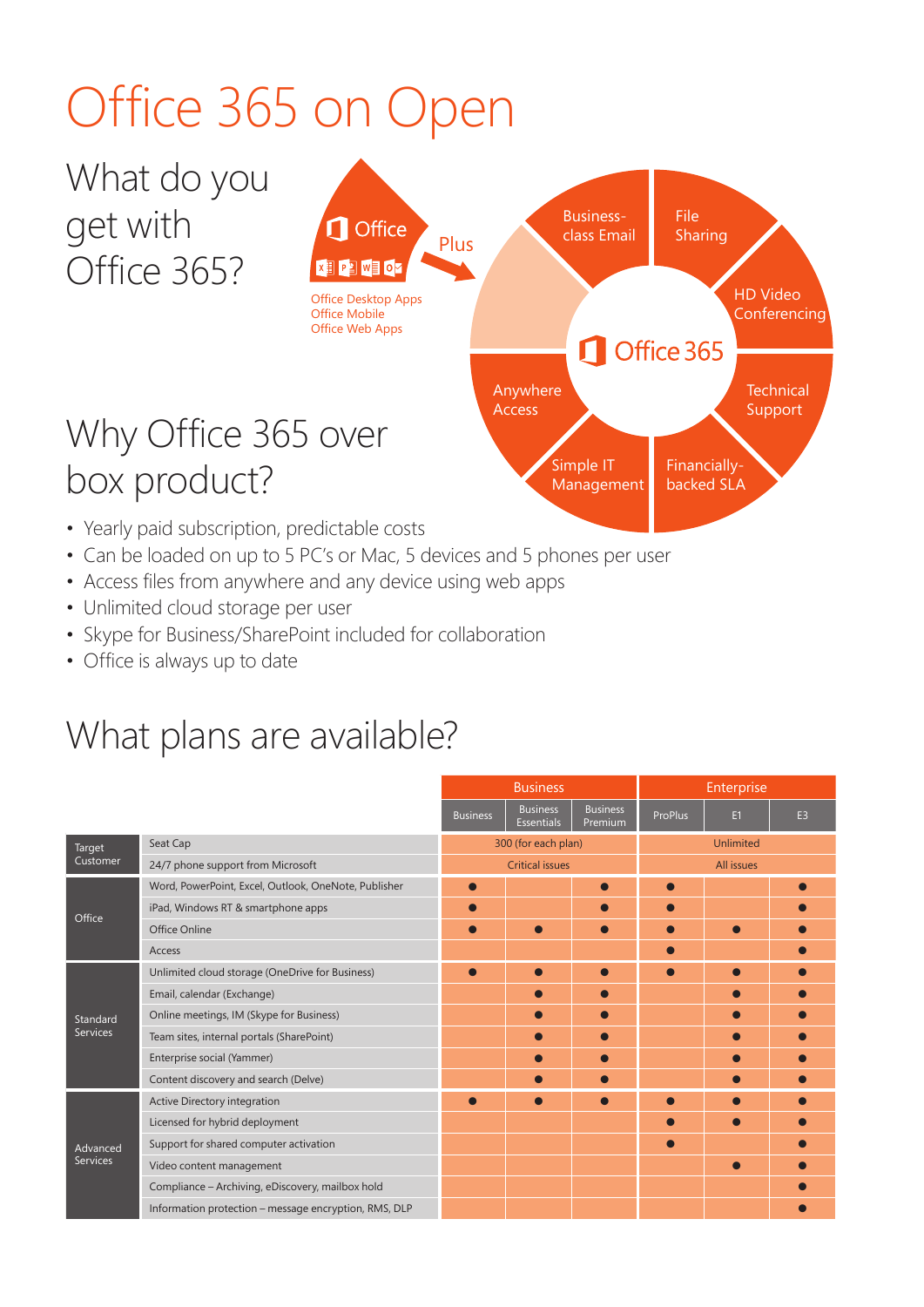## Why Office 365?



## Pitching the right plan

| Customer asks for:             | Core needs<br>(up to 300 seats) | <b>Advanced needs</b><br>(unlimited seats) |  |
|--------------------------------|---------------------------------|--------------------------------------------|--|
| Office apps only + OneDrive    | <b>Business</b>                 | <b>ProPlus</b>                             |  |
| Services only (no office apps) | <b>Business Essentials</b>      | <b>Enterprise E1</b>                       |  |
| Office and Services            | <b>Business Premium</b>         | <b>Enterprise E3</b>                       |  |

## Office on all your devices

 $\blacksquare$  Windows Phone  $\bullet$  iPad  $\bullet$  iPhone

With Office 365 you can get Office apps on: